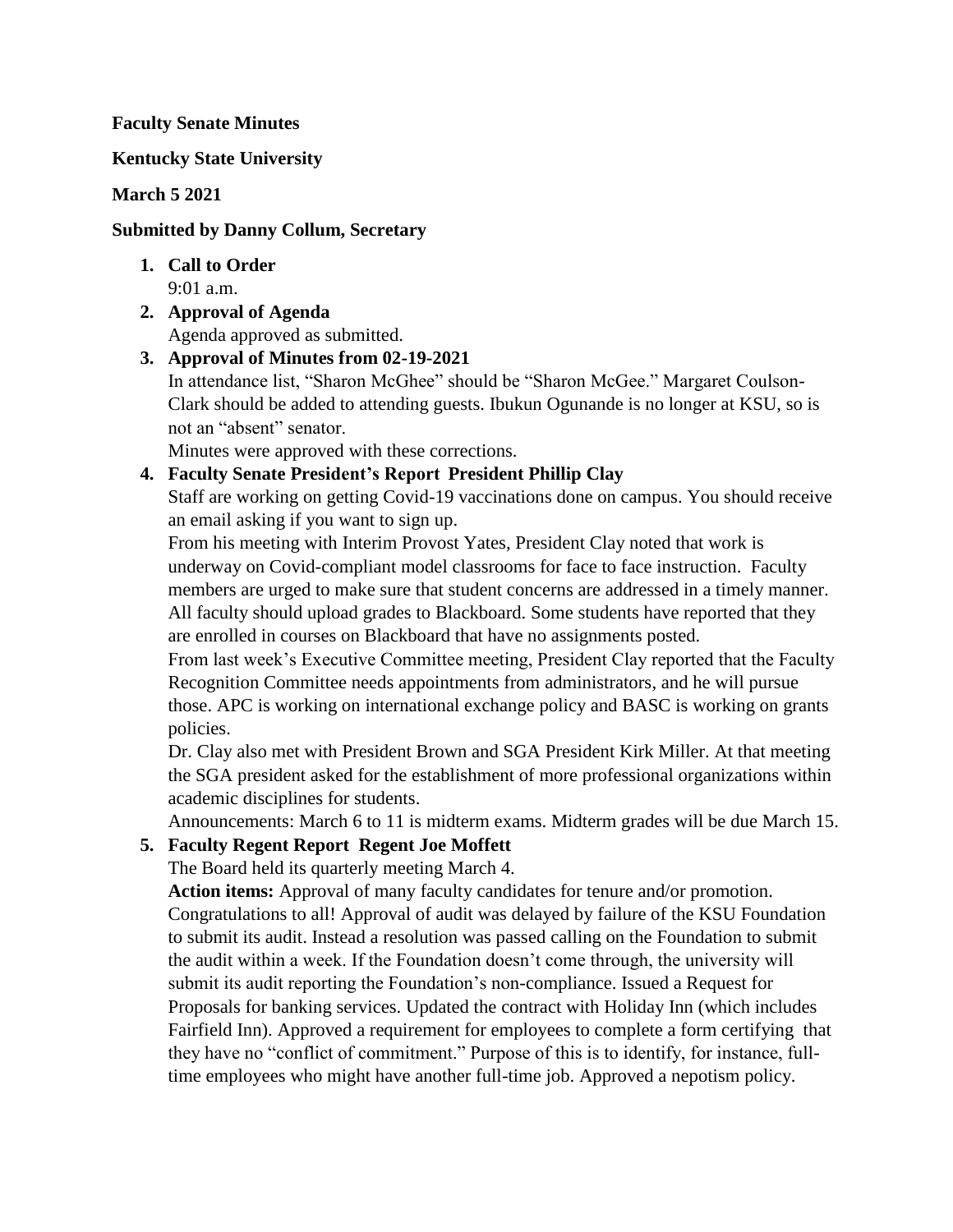**Information items**: Report on the faculty salary review. A consultant report was given to the board that showed KSU faculty salaries significantly below peer institutions, including HBCUs of similar size, other public liberal arts colleges and other Kentucky institutions. President Brown was noncommittal on what action might be taken on this report. Enrollment this semester is up over spring 2020. Provost search has 39 candidates. We will get a chance to meet finalists in April. The current balance sheet shows the university with income of \$41 million and expenses of \$34 million. 718 students are in residence—either on campus or in the hotels. The performance funding legislation currently moving through the legislature is more favorable to KSU than was the previous version. The University is undertaking a fundraising campaign for scholarships with suggested donation amounts being asked, according to category—students, faculty, regents, staff, etc.

A senator asked if updates to the Faculty Handbook incorporating Senate actions from last year were taken up. Regent Moffett reported that it did not come up. The senator noted that he was especially concerned about a revision on teaching loads for science faculty that has not been implemented yet.

A senator asked if there is anything else we can do about the faculty salaries issue. Regent Moffett reported that President Brown was nervous about making an investment in faculty salaries. To fully implement the consultant's report would cost \$6 million, but the university's financial situation is currently good on every front. Regent Moffett said we need to keep advocating for the increases at every opportunity.

Another senator asked if we can implement Faculty Handbook revisions that have been signed by the president if the Board has not approved them yet. Regent Moffett said he would ask the Board of Regents chair about that.

**6. General Education Update Professor Bruce Griffis** BUA 370 Global Business Issues, a course in the General Education menu, has been

replaced by BUA 120 Business and Society.

- **7. Technology Update Dr. Michael Dailey** Everyone remember that textbook adoptions are due at the end of March.
- **8. Student Engagement Update Dr. Pernella Deams** No update.
- **9. Health Services Update Nurse Samantha Todd** No update.
- **10. Career Services Update Mr. Daryl Love** No update.
- **11. University College Update Dr. Walter Malone** No update.
- **12. Academic Affairs Update Dr. Stashia Emmanuel**

When submitting textbook adoptions be sure to complete a form even if you are not ordering a book for a course. Midterm grades are due March 15. No news yet on plans for Fall 2021 regarding in-person classes.

# **13. Provost Update Interim Provost Dr. Lucian Yates**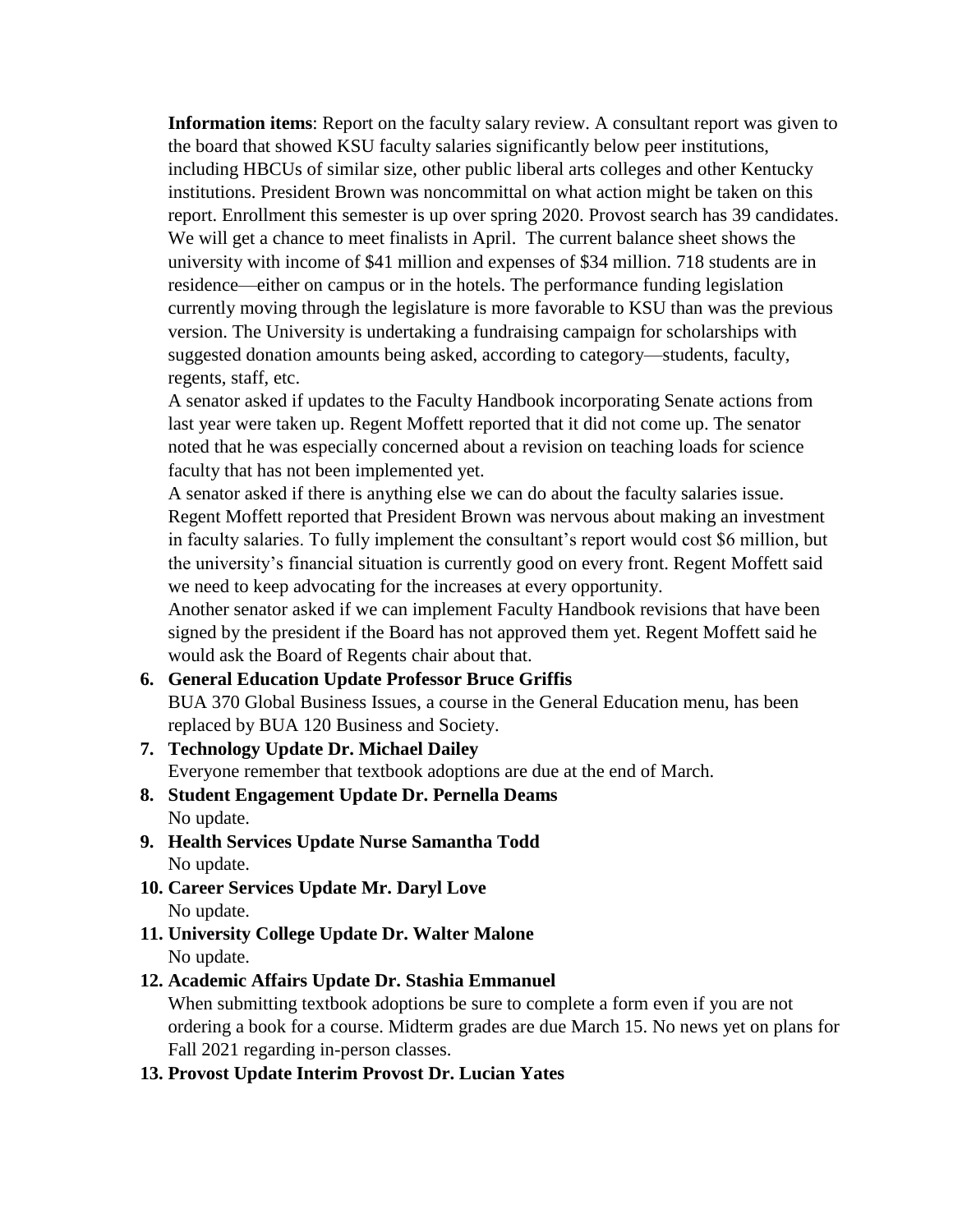Academic Affairs is working on scheduling for the fall. We must make assumptions about more face-to-face instruction. The university is working on five classrooms that will be models for face-to-face instruction in the pandemic. They will be equipped with plexiglass and with cameras and sound to allow in-class participation by remote students. The interim provost is also assuming that enrollment will remain steady. So academic units should schedule and staff accordingly. We are getting scheduling software that will make this process easier for all concerned.

## **14. Faculty Senate Officers Update President Phillip Clay**

Senator Leigh Whittinghill is stepping down as Senate Parliamentarian. President Clay called for nominations to replace her, but none were forthcoming. The Executive Committee will make nominations, and a new Parliamentarian will be elected at the next Senate meeting.

#### **15. Academic Policy Committee Senator Buddhi Gyawali**

APC is dealing with a number of policy documents from Academic Affairs. One concerning faculty credentials said that every faculty member had to have 18 graduate hours in the subject being taught. APC sent this back to Academic Affairs with questions and suggestions about adjacent disciplines, such as agriculture or nutrition and biology and about qualifications other than graduate transcripts, such as professional experience that SACS recognizes as qualifying faculty to teach. Another policy document deals with memoranda of understanding (MOUs) for cooperation with other institutions. The document spells out protocols and procedures for MOUs. APC had some questions about this, too. The committee asked to see the templates referred to in the document and asked whether we have followed these procedures with the dual credit high schools. Another Academic Affairs document dealt with Student Learning Assessment. APC asked for revision to hold deans and chairs accountable for assessment and to see the "manual" referenced in the document.

At the next meeting, APC will review the five-year academic calendar. Senator Gyawali also noted that the action item stating the end of emergency Pass/Fail measures, which was supposed to be announced by March 6, had not been implemented as of March 5.

#### **16. Curriculum Committee Report Senator Changzheng Wang**

Senator Wang brought a number of action items approved by the Curriculum Committee. The Whitney Young Honors Collegium has proposed a sequence of four leadership classes (CC action items 19-22) that can become a minor or certificate program. Dr. Erin Gilliam reports that students are lined up to take these. The classes will be open to all students, not just honors students. The classes will be taught by Whitney Young faculty and Dr. Malone of University College. The proposals for all four of these courses were approved without opposition.

Action item 23 would delete a biology class from the catalog. This class had been crosslisted as AQU and BIO. This started before KSU had an aquaculture program. The class is not required for the biology program. Students who want the class can still take the AQU class and have it count as a biology elective.

Action item 24 involves Curriculum Committee forms for course and program proposals. The new forms require a dean signature on proposals and the signature of a program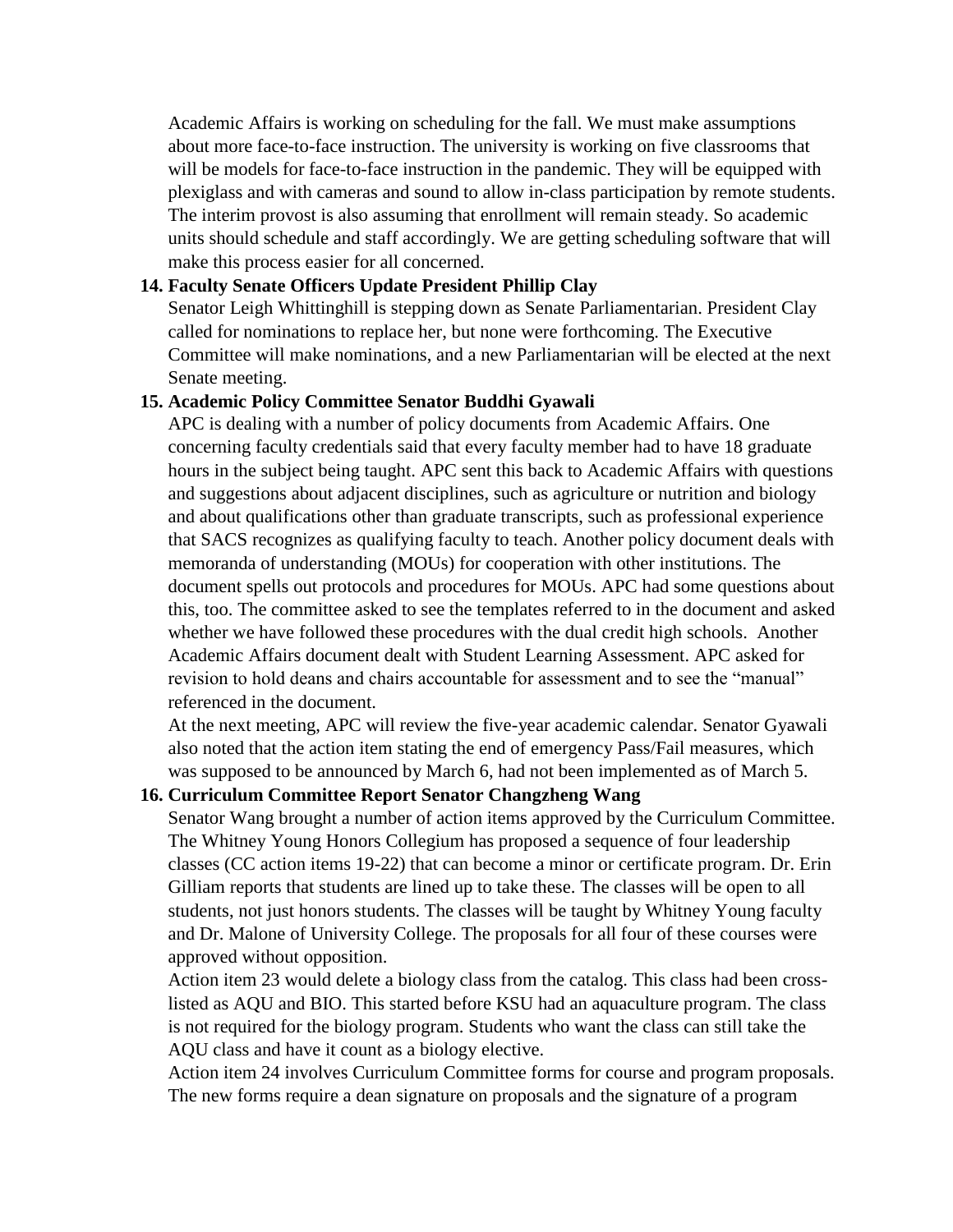coordinator or the chair of the program's curriculum committee. The other forms are two tracking forms that will originate with the FSCC chair, one for course changes and one for program changes, which must go up to the university president. The new forms were approved without opposition.

On other matters, Senator Wang also noted that program changes that involve more than 25 percent of the program must be cleared by the accrediting agency. Also we should note that course changes that affect a course that is a program requirement, must also be considered program changes.

## **17. Professional Concerns Committee Report Senator Monica Valentine**

PCC is getting input from the interim provost on deans' and chairs' evaluations and working with Human Resources on job descriptions for deans, chairs and coordinators. The committee also discussed the benefits of reviving KSU's chapter of the American Association of University Professors (AAUP). In the Commonwealth, Northern, Eastern, Murray and UK all have active chapters of AAUP. Anyone who is interested in helping revive KSU's chapter should contact Senator Helen Smith.

# **18. Budget and Academic Support Committee Report Senator Noel Novelo** Senator Novelo drew senators attention to the BASC minutes and took the opportunity to commend all the Senate record-keepers, including the BASC secretary, Jennifer Ballard-Kang. At the last BASC meeting, the committee was joined by Adrian Douglas, the grants manager in the accounting department, for a discussion of indirect costs from grants. Douglas explained that indirect costs from grants and the univesity's indirect cost recovery incentive program are not the same thing. The source of the money for each is different. Indirect costs come to the university from grantors. The indirect cost recovery incentive program is in the KSU budget. The committee also discussed with Douglas the need for more training in grantwriting for faculty. The committee is still developing its survey of classroom resource needs.

# **19. Ombudsman Report Dr. Wilfred Reilly**

Dr. Reilly reported that he has been dealing with a few cases, these include obtaining a previously promised research grant and working on a faculty appeal from a past administration. He has also been getting questions about service animals in the dorms and will be looking into that.

President Clay was recognized to speak on this in his capacity as director of disability services. He informed the Senate that service animals in the dorms is a federal law requirement and that we currently have 20 students with that accommodation.

# **20. Other Business**

Senator McCutchen announced a series of virtual music seminars Tuesdays at 1 p.m. with presenters including Reggie Calloway of Midnight Star and Priscilla Prueter from Brazil. A senator asked that Faculty Senate meetings be put on the university calendar so that participants can click straight into the meeting instead of having to go through Blackboard.

# **21. Adjournment**

The meeting adjourned at 10:49.